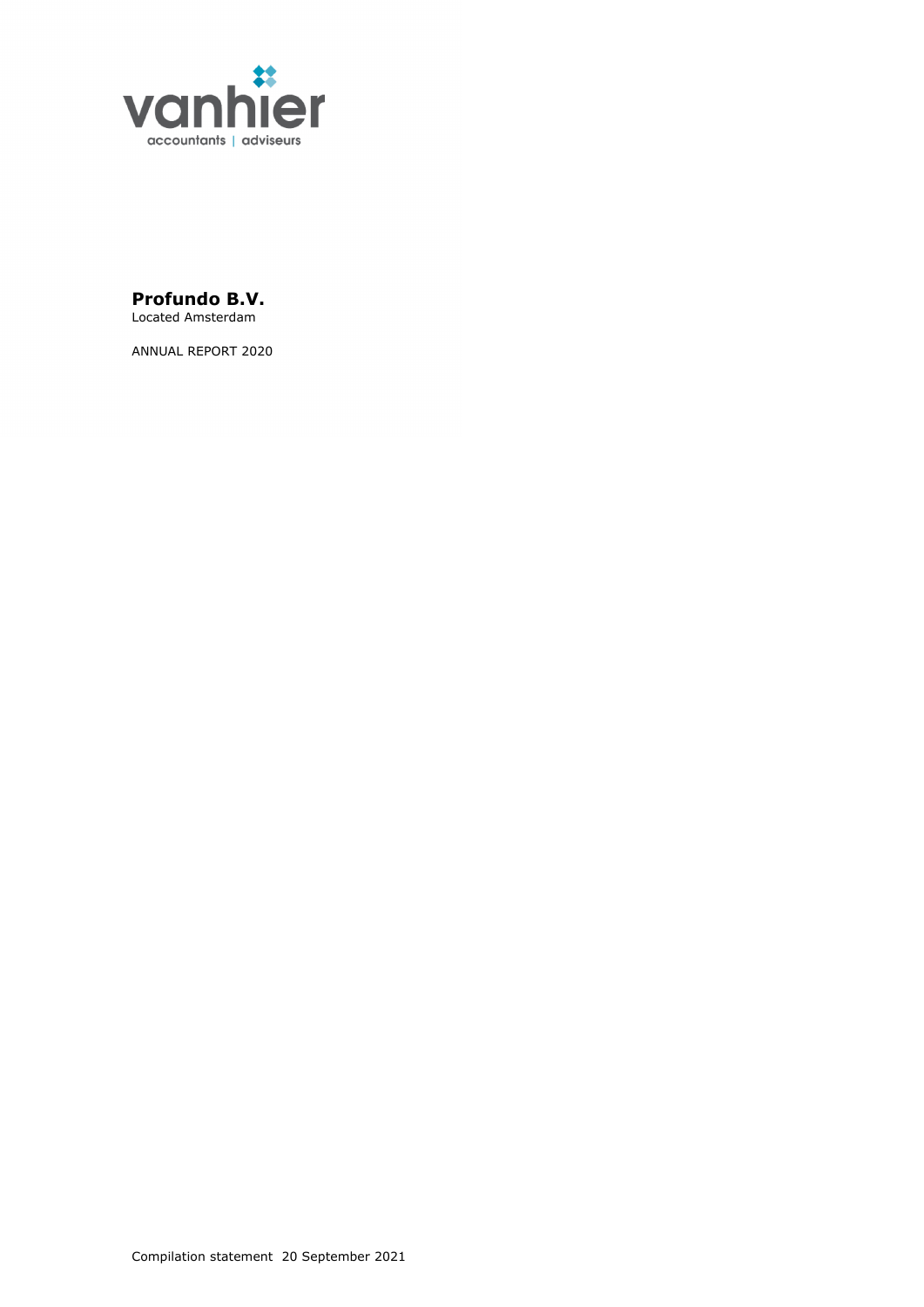

## **Table of contents**

| <b>Accountants report</b>                             |                |
|-------------------------------------------------------|----------------|
| Accountant's compilation report                       | $\overline{2}$ |
| Result                                                | 3              |
| Financial position                                    | 5              |
| Fiscal position                                       | 7              |
| <b>Financial statements</b>                           |                |
| Balance sheet as at 31 December 2020                  | 10             |
| Statement of income and expenditure for the year 2020 | 12             |
| Notes to the financial statements                     | 13             |
| Notes to the balance sheet                            | 16             |
| Notes to the statement of income and expenditure      | 20             |

Page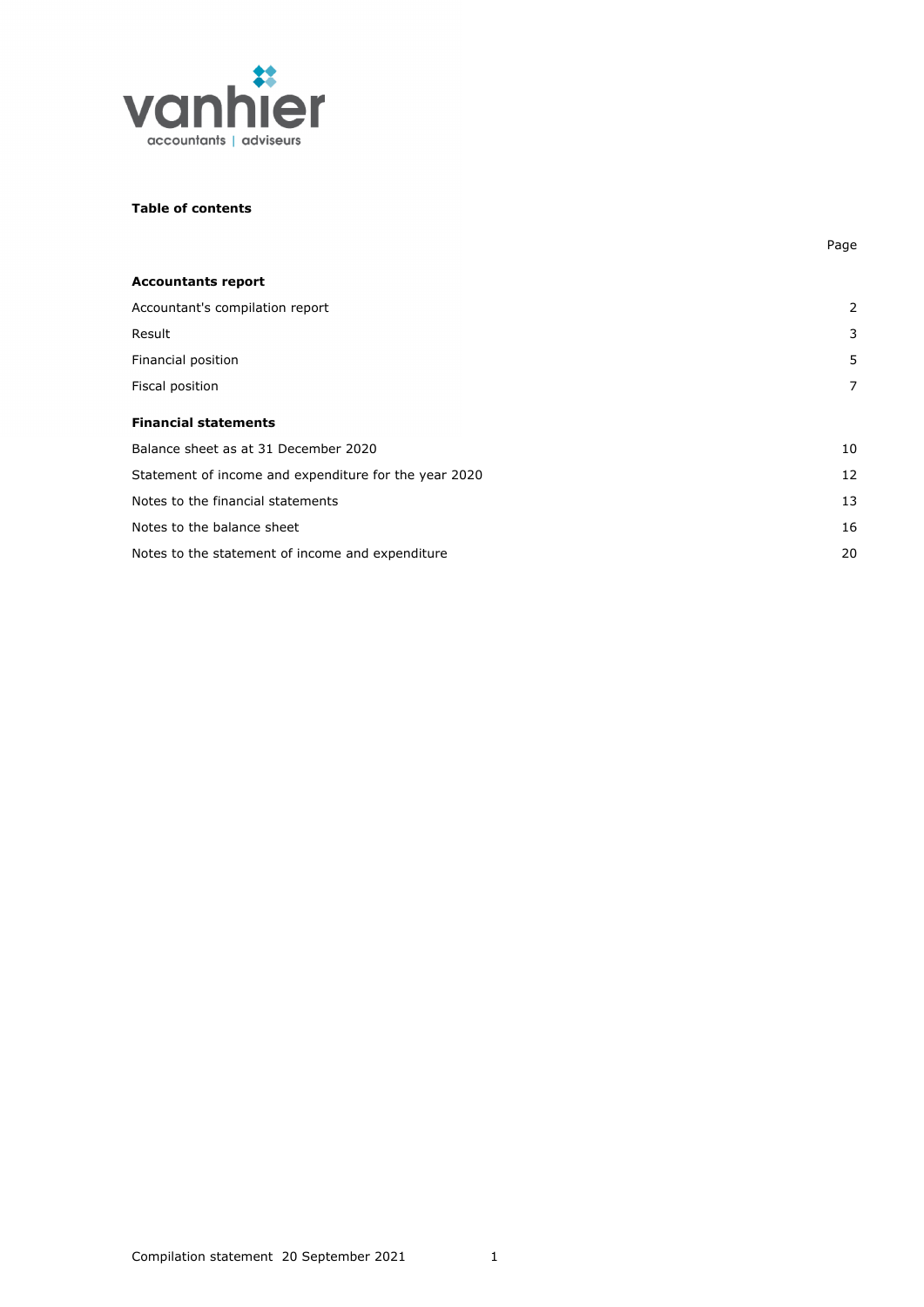

Profundo B.V. Radarweg 505 1043 NZ Amsterdam

Heiloo, 20 September 2021

We hereby offer you the report concerning the annual report 2020 for Profundo B.V., Amsterdam.

# **ACCOUNTANT'S COMPILATION REPORT**

The financial statements of Profundo B.V., Amsterdam, have been compiled by us using the information provided by you. The financial statements comprise the balance sheet as at 31 December 2020 and the statement of income and expenditure for the year then ended with the accompanying explanatory notes. These notes include a summary of the accounting policies which have been applied.

This compilation engagement has been performed by us in accordance with Dutch law, including the Dutch Standard 4410, 'Compilation engagements', which is applicable to accountants. The standard requires us to assist you in the preparation and presentation of the financial statements in accordance with Part 9 of Book 2 of the Dutch Civil Code. To this end we have applied our professional expertise in accounting and financial reporting.

In a compilation engagement, you are responsible for ensuring that you provide us with all relevant information and that this information is correct. Therefore, we have conducted our work, in accordance with the applicable regulations, on the assumption that you have fulfilled your responsibility. To conclude our work, we have read the financial statements as a whole to consider whether the financial statements as presented correspond with our understanding of Profundo B.V.

During this engagement we have complied with the relevant ethical requirements prescribed by the 'Verordening Gedrags- en Beroepsregels Accountants' (VGBA). You and other users of these financial statements may therefore assume that we have conducted the engagement in a professional, competent and objective manner and with due care and integrity and that we will treat all information provided to us as confidential.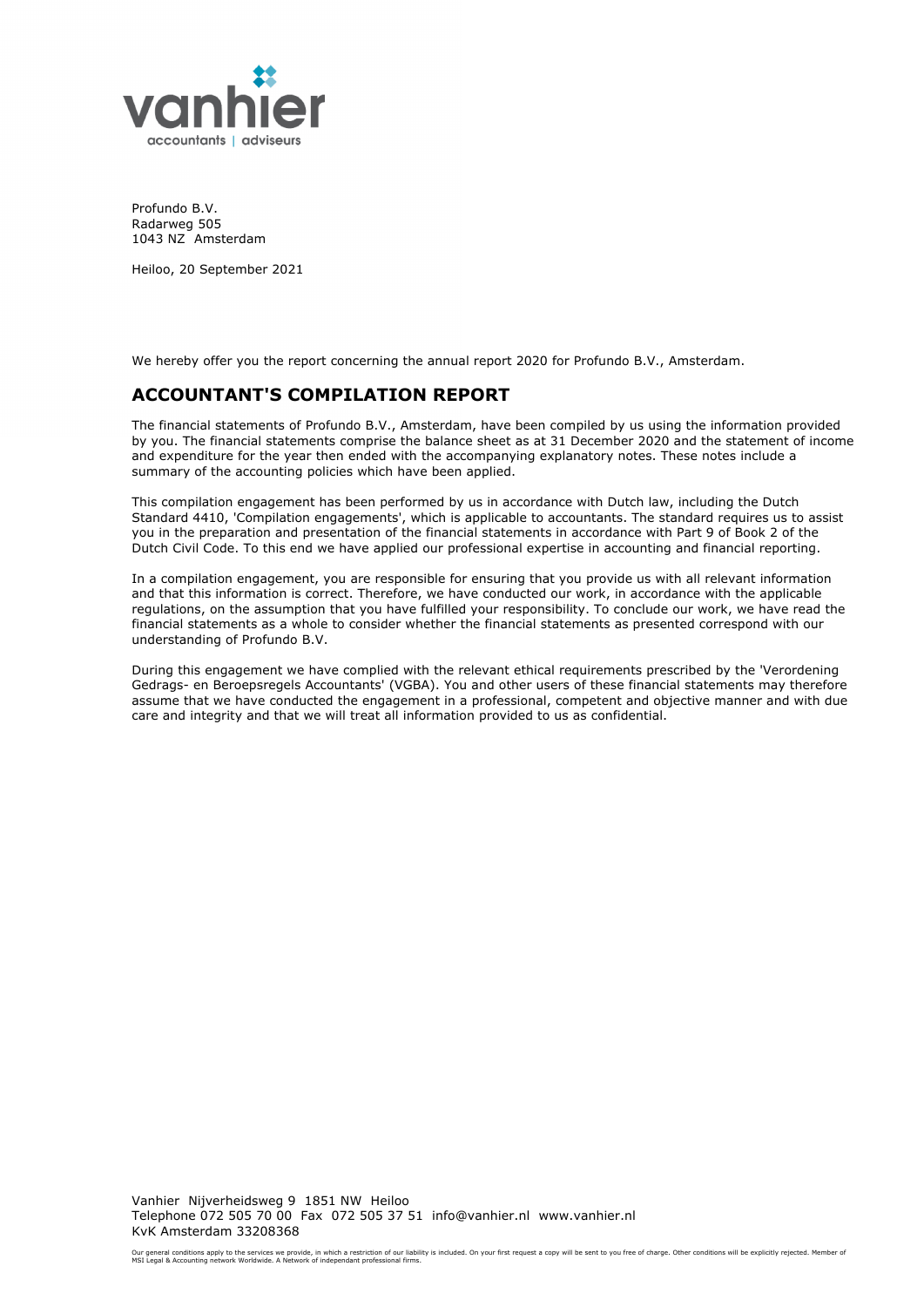

# **RESULT**

## **Analysis of the result**

|                                                                                                                                                                                                           | 2020                                                                       |                                                |                                                                          | 2019                                           |  |
|-----------------------------------------------------------------------------------------------------------------------------------------------------------------------------------------------------------|----------------------------------------------------------------------------|------------------------------------------------|--------------------------------------------------------------------------|------------------------------------------------|--|
|                                                                                                                                                                                                           | €                                                                          | $\frac{0}{0}$                                  | €                                                                        | $\frac{0}{0}$                                  |  |
| <b>Net Turnover</b><br>Cost of sales                                                                                                                                                                      | 1.476.809<br>$-22.093$                                                     | 100,0<br>$-1,5$                                | 1.470.876<br>$-158.023$                                                  | 100,0<br>$-10,7$                               |  |
| Gross margin                                                                                                                                                                                              | 1.454.716                                                                  | 98,5                                           | 1.312.853                                                                | 89,3                                           |  |
| Personnel expenses<br>Amortisation of intangible fixed assets<br>Depreciation of property, plant and equipment<br>Other staff expenses<br>Housing costs<br>Selling costs<br>Office costs<br>General costs | 1.003.075<br>500<br>6.662<br>24.012<br>78.330<br>3.555<br>37.197<br>80.234 | 67,9<br>0,5<br>1,6<br>5,3<br>0,2<br>2,5<br>5,4 | 987.403<br>500<br>7.472<br>44.807<br>88.462<br>5.505<br>44.305<br>98.852 | 67,1<br>0,5<br>3,0<br>6,0<br>0,4<br>3,0<br>6,7 |  |
| <b>Total operating expenses</b>                                                                                                                                                                           | 1.233.565                                                                  | 83,4                                           | 1.277.306                                                                | 86,7                                           |  |
| <b>Operating result</b><br>Financial income and expense                                                                                                                                                   | 221.151<br>$-1.480$                                                        | 15,1<br>$-0,1$                                 | 35.547<br>4.144                                                          | 2,6<br>0,3                                     |  |
| <b>Result before taxation</b>                                                                                                                                                                             | 219.671                                                                    | 15,0                                           | 39.691                                                                   | 2,9                                            |  |
| Taxation                                                                                                                                                                                                  | $-37.933$                                                                  | $-2,6$                                         | $-8.185$                                                                 | $-0,6$                                         |  |
| Net result after taxation                                                                                                                                                                                 | 181.738                                                                    | 12,4                                           | 31.506                                                                   | 2,3                                            |  |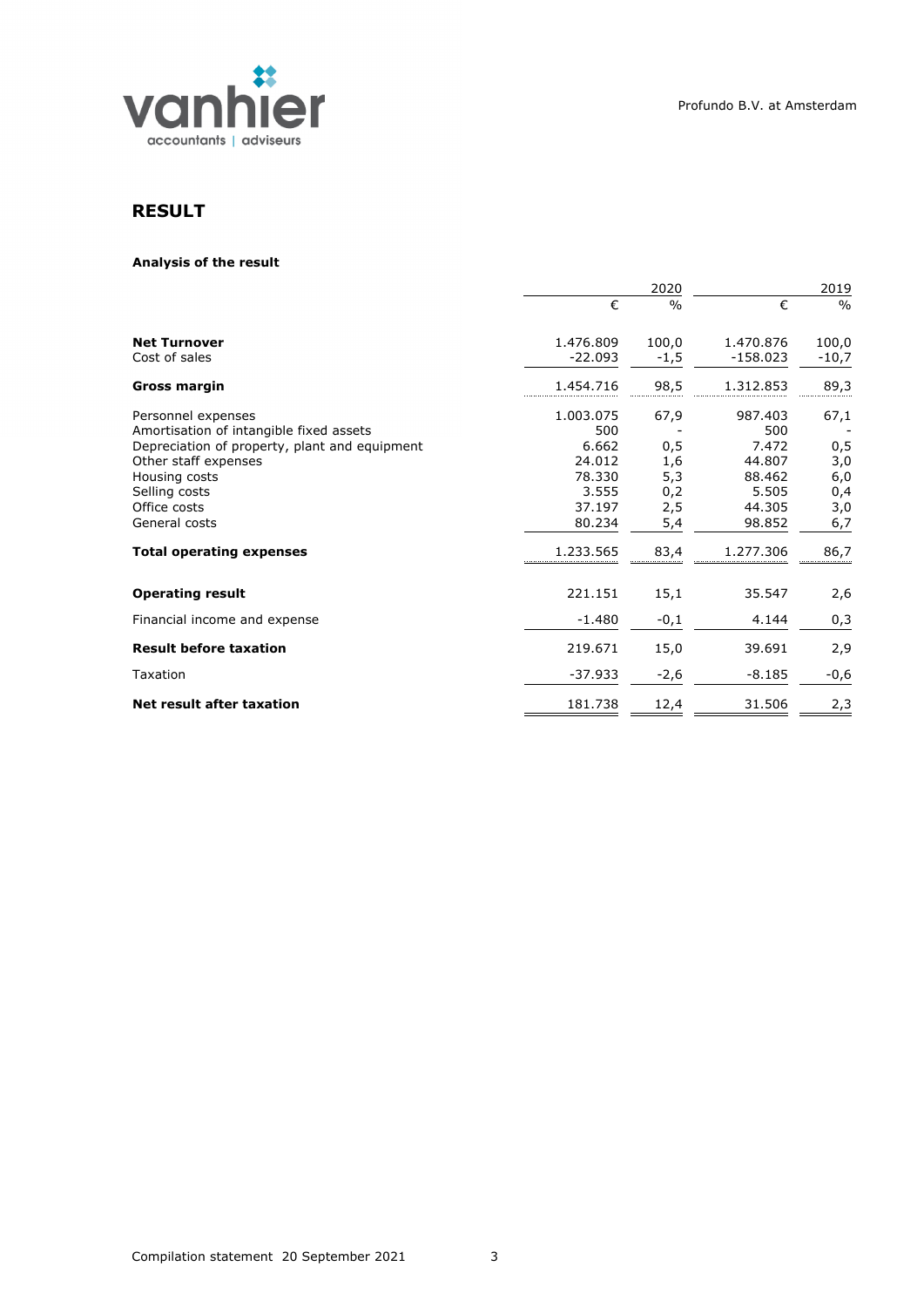

## **Analysis of the results**

|                                                                                                                                                                                                     | 2020                                                           |         |
|-----------------------------------------------------------------------------------------------------------------------------------------------------------------------------------------------------|----------------------------------------------------------------|---------|
|                                                                                                                                                                                                     | €                                                              | €       |
| Increase in result                                                                                                                                                                                  |                                                                |         |
| Higher gross margin<br>Lower depreciation of property, plant and equipment<br>Lower other staff expenses<br>Lower housing costs<br>Lower selling costs<br>Lower office costs<br>Lower general costs | 141.863<br>810<br>20.795<br>10.132<br>1.950<br>7.108<br>18.618 |         |
|                                                                                                                                                                                                     |                                                                | 201.276 |
| Decrease in result<br>Higher personnel expenses<br>Lower financial income and expense<br>Higher taxation                                                                                            | 15.672<br>5.624<br>29.748                                      |         |
|                                                                                                                                                                                                     |                                                                | 51.044  |
| Improvement of the net result                                                                                                                                                                       |                                                                | 150.232 |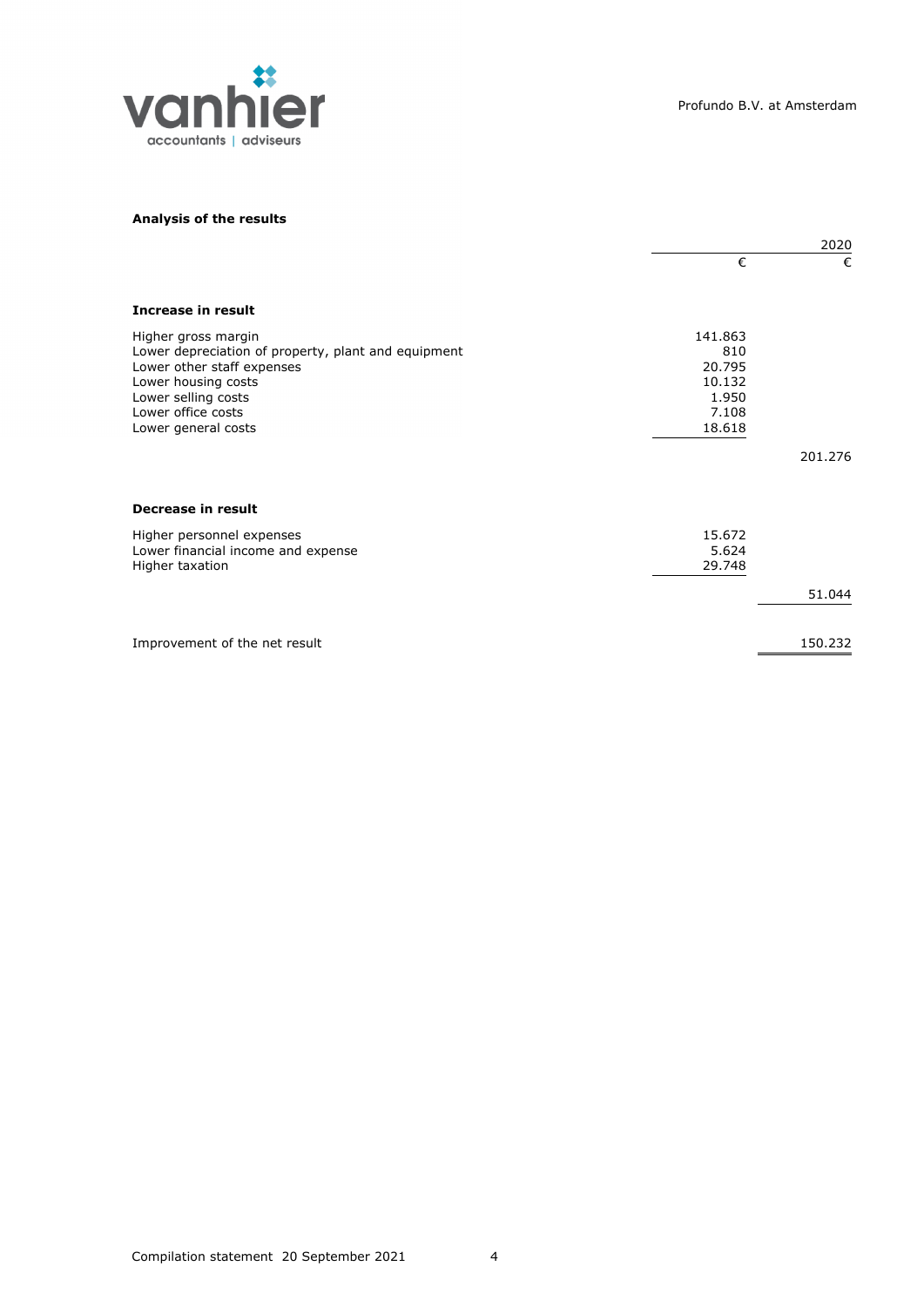

# **FINANCIAL POSITION**

To provide insight in the development of the financial position of the Company we provide you with the following statements. These are based on the information from the annual report. Hereafter we provide you with the balance sheet as at 31 December 2020 in an abridged form.

## **Financial structure**

|                                                                   |                         | 31-12-2020  | 31-12-2019                 |               |
|-------------------------------------------------------------------|-------------------------|-------------|----------------------------|---------------|
|                                                                   | €                       | $\%$        | €                          | $\frac{0}{0}$ |
| <b>Assets</b>                                                     |                         |             |                            |               |
| Intangible assets<br>Property, plant and equipment<br>Receivables | 500<br>7.210<br>268.627 | 0,7<br>25,1 | 1.000<br>11.905<br>311.866 | 0,1<br>1,6    |
| Cash and cash equivalents                                         | 793.270                 | 74,2        | 422.161                    | 41,8<br>56,5  |
|                                                                   | 1.069.607               | 100,0       | 746.932                    | 100,0         |
| <b>Liabilities</b>                                                |                         |             |                            |               |
| Equity                                                            | 493.740                 | 46,2        | 312.002                    | 41,8          |
| Provisions                                                        | 35.306                  | 3,3         | 35.620                     | 4,8           |
| Long-term liabilities                                             | 36.839                  | 3,4         | 36.879                     | 4,9           |
| Short-term liabilities                                            | 503.722                 | 47,1        | 362.431                    | 48,5          |
|                                                                   | 1.069.607               | 100,0       | 746.932                    | 100,0         |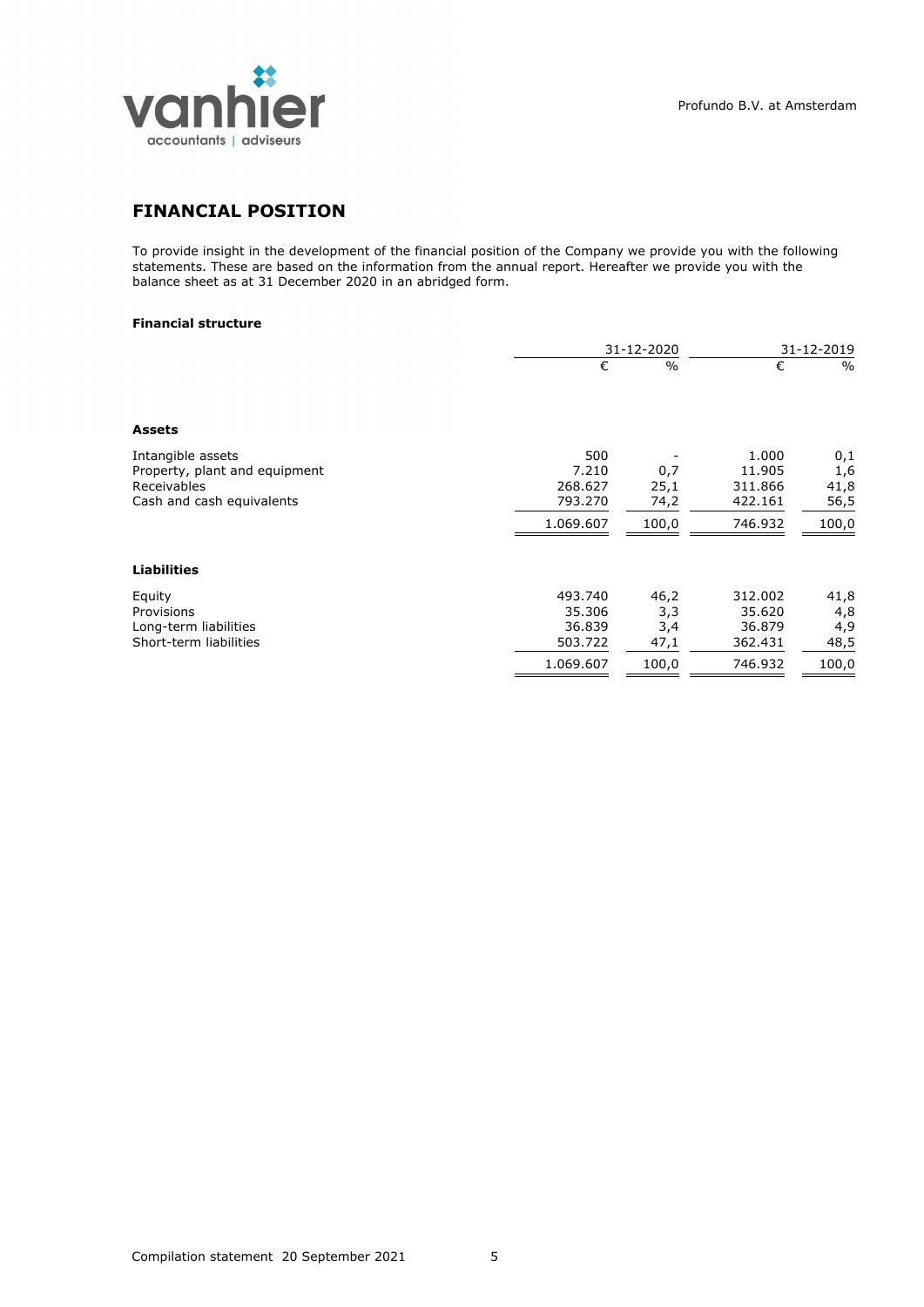

## **Analysis of the financial position**

|                                                    | 31-12-2020         | 31-12-2019         |
|----------------------------------------------------|--------------------|--------------------|
|                                                    | €                  | €                  |
| Available on short term                            |                    |                    |
| Receivables<br>Cash and cash equivalents           | 268.627<br>793.270 | 311.866<br>422.161 |
|                                                    | 1.061.897          | 734.027            |
| Short-term liabilities                             | $-503.722$         | $-362.431$         |
| Liquidity surplus = working capital                | 558.175            | 371.596            |
| <b>Established for the long term</b>               |                    |                    |
| Intangible assets<br>Property, plant and equipment | 500<br>7.210       | 1.000<br>11.905    |
|                                                    | 7.710              | 12.905             |
| Financed with on the long term available assets    | 565.885            | 384.501            |
| <b>Financing</b>                                   |                    |                    |
| Equity<br>Provisions                               | 493.740<br>35.306  | 312.002<br>35.620  |
| Long-term liabilities                              | 36.839             | 36.879             |
|                                                    | 565.885            | 384.501            |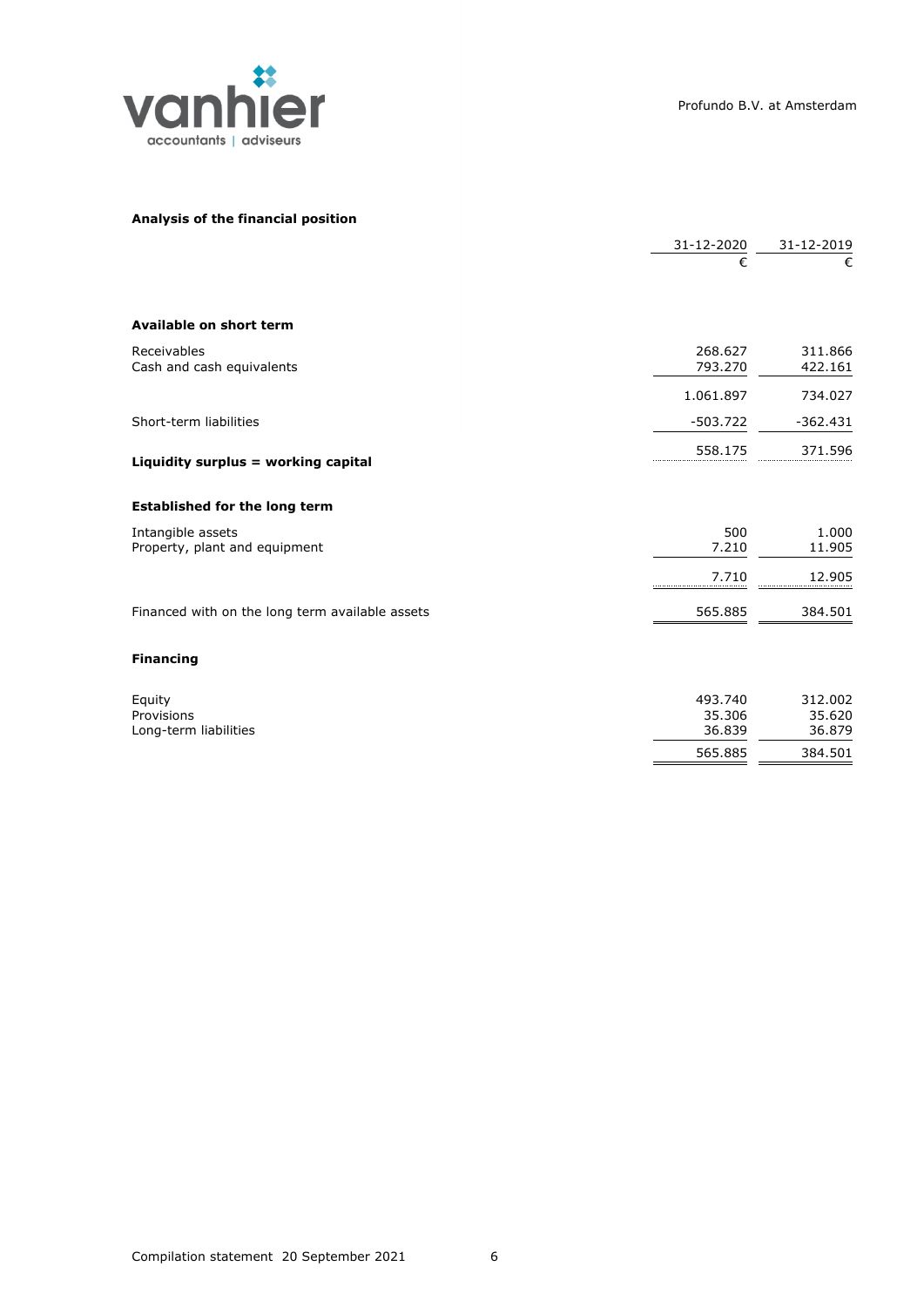

2020

# **FISCAL POSITION**

## **Calculation taxable amount**

The taxable amount for the current financial year has been calculated as follows:

|                                             |             |                |          | 2020<br>€ |
|---------------------------------------------|-------------|----------------|----------|-----------|
| Result before taxation                      |             |                |          | 219.671   |
| <b>Partially deductible amounts</b>         | Base amount | $\frac{0}{0}$  | €        |           |
| Representation expenses<br>Canteen expenses | 200<br>45   | 26,50<br>26,50 | 53<br>11 | 64        |
| Taxable amount                              |             |                |          | 219.735   |

## **Calculation corporate tax**

|                         |  |         | 2020   |
|-------------------------|--|---------|--------|
|                         |  |         | €      |
| 16,50% of €             |  | 200.000 | 33.000 |
| 25,00% of €             |  | 19.735  | 4.933  |
| Payable corporate taxes |  |         | 37.933 |

## **Situation at balance sheet date**

The corporate income tax liability / asset as at 31 December 2020 can be specified as follows:

| Year         | Liability /<br>Receivable at<br>01-01-2020 | corporate tax<br>(income/exper<br>ses) in<br>2020 | Payments /<br>receipts during Adjustments in<br>2020 | 2020 | Liability /<br>Receivable at<br>31-12-2020<br>€ |
|--------------|--------------------------------------------|---------------------------------------------------|------------------------------------------------------|------|-------------------------------------------------|
| 2019<br>2020 | $-7.826$<br>$\overline{\phantom{a}}$       | 37.933                                            | $-12.370$                                            |      | -7.826<br>25.563                                |
|              | -7.826                                     | 37.933                                            | -12.370                                              |      | 17.737                                          |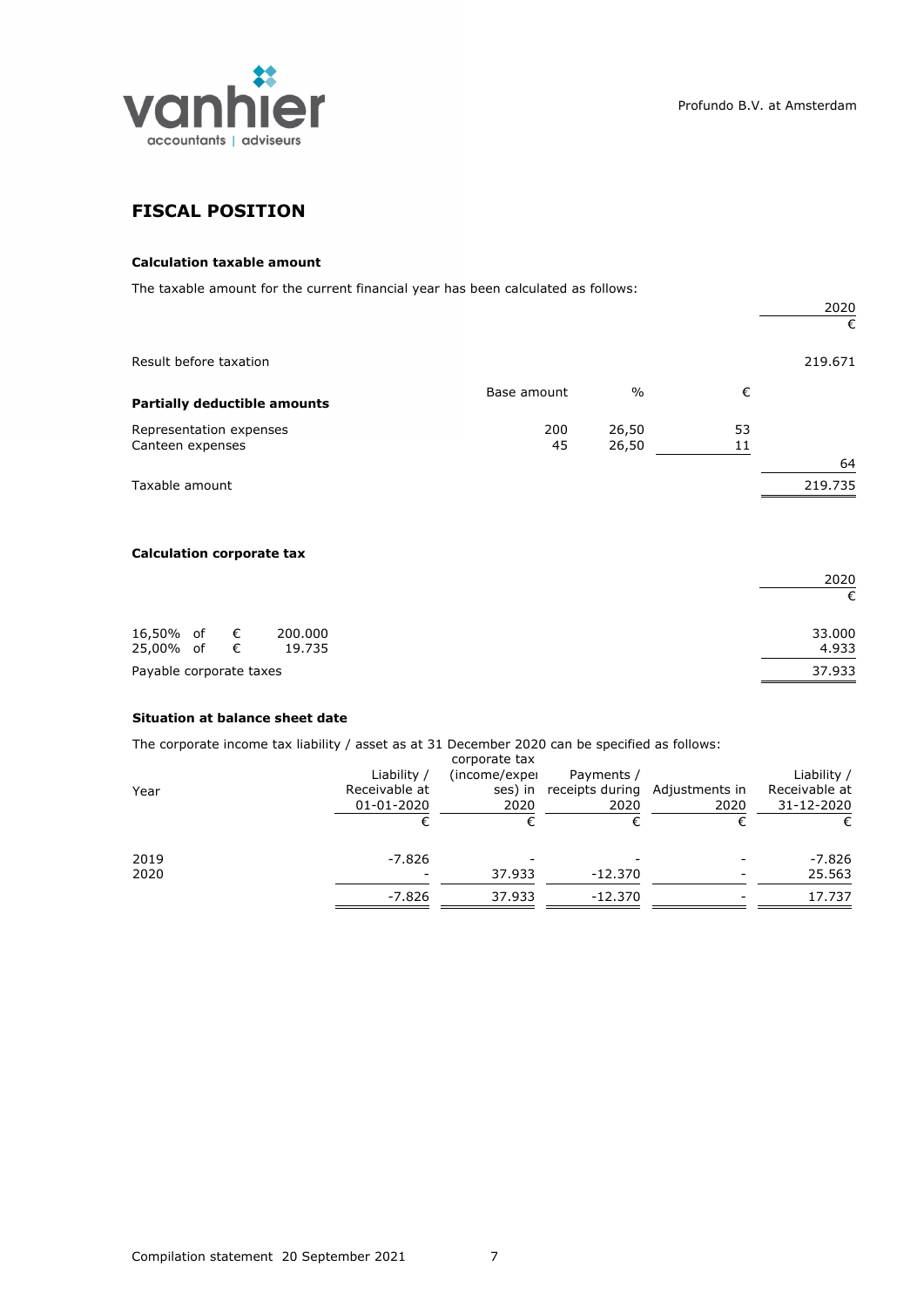

Please do not hesitate to raise any queries you may have.

Yours sincerely,

Vanhier B.V.

Marco Koot Registeraccountant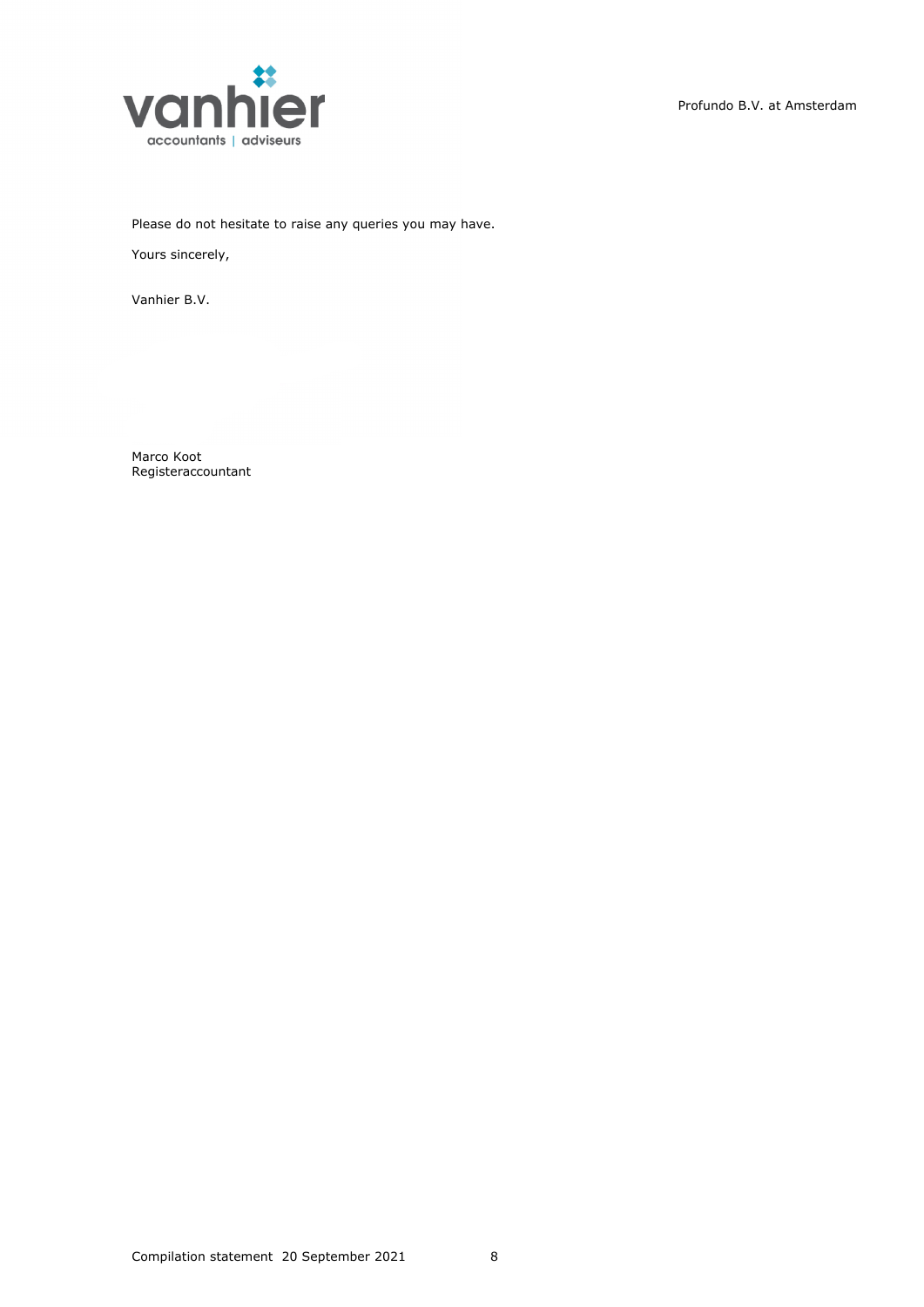

**Financial statements**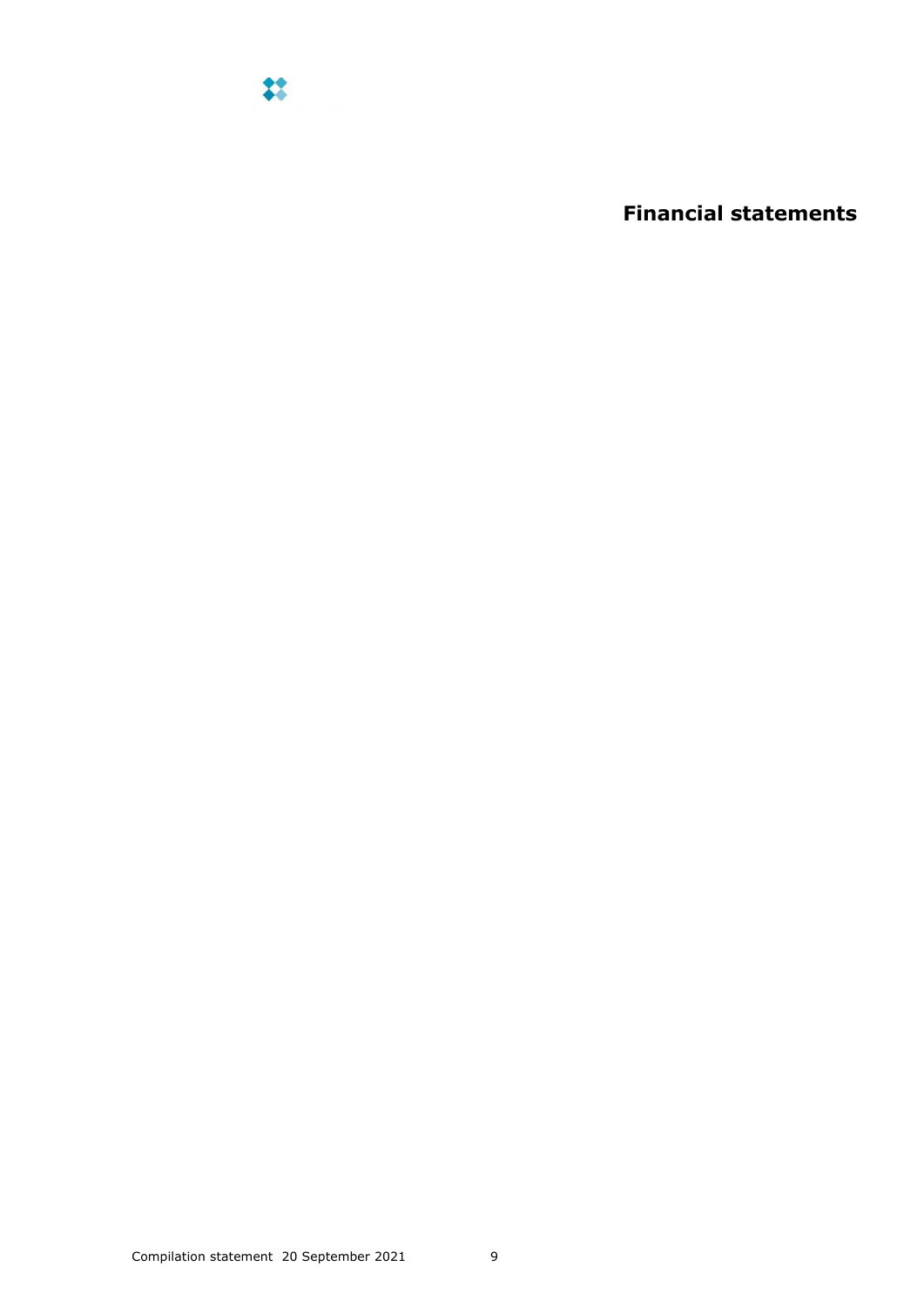

# **BALANCE SHEET AS AT 31 DECEMBER 2020**

*(After appropriation of result)*

|                                                                   |                |         | 31-12-2020 |         | 31-12-2019 |  |
|-------------------------------------------------------------------|----------------|---------|------------|---------|------------|--|
| <b>ASSETS</b>                                                     |                | €       | €          | €       | €          |  |
| <b>Fixed assets</b>                                               |                |         |            |         |            |  |
| Intangible assets<br>Goodwill                                     | 1              |         | 500        |         | 1.000      |  |
| Property, plant and equipment<br>Furniture, fixtures and fittings | 2              |         | 7.210      |         | 11.905     |  |
| <b>Current assets</b>                                             |                |         |            |         |            |  |
| Receivables                                                       |                |         |            |         |            |  |
| Trade receivables                                                 | 3              | 190.818 |            | 230.581 |            |  |
| Taxes and social security charges                                 | $\overline{4}$ | 5.312   |            | 13.955  |            |  |
| Other receivables and accrued assets                              | 5              | 72.497  |            | 67.330  |            |  |
|                                                                   |                |         | 268.627    |         | 311.866    |  |
| Cash and cash equivalents                                         | 6              |         | 793.270    |         | 422.161    |  |
|                                                                   |                |         |            |         |            |  |

| Tota<br>∴∹et ∶<br>------- | $.60^-$<br>969<br>. | 77 F<br>____ |
|---------------------------|---------------------|--------------|
|                           |                     |              |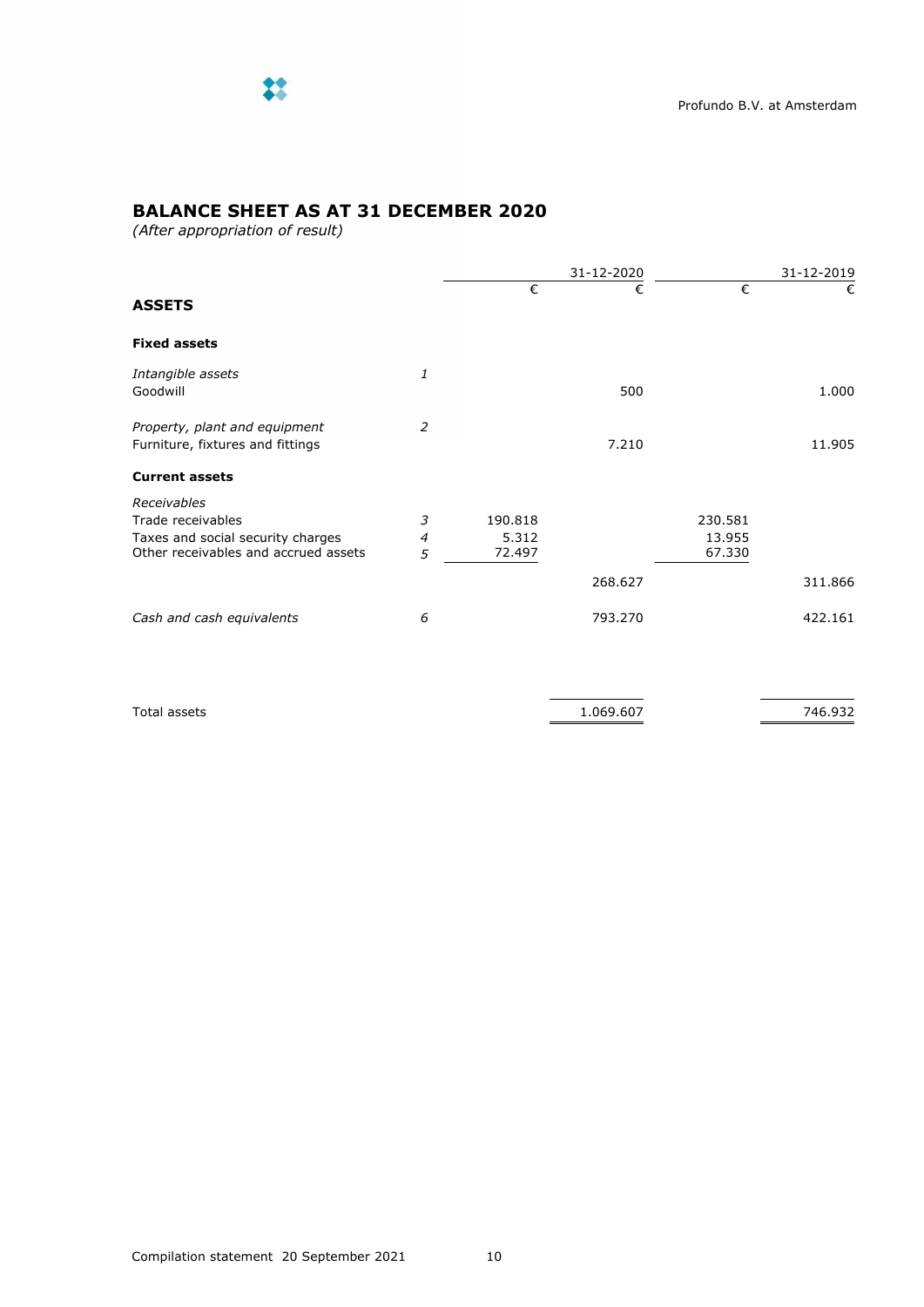

|                |                   | 31-12-2020         |                   | 31-12-2019        |
|----------------|-------------------|--------------------|-------------------|-------------------|
|                | €                 | €                  | €                 | €                 |
| $\overline{z}$ |                   |                    |                   |                   |
| 8              | 18,000<br>475.740 |                    | 18,000<br>294.002 |                   |
|                |                   | 493.740            |                   | 312.002           |
|                |                   |                    |                   |                   |
| 9              |                   | 35.306             |                   | 35.620            |
| 10             |                   | 36.839             |                   | 36.879            |
|                |                   |                    |                   |                   |
| 11             | 3.601             |                    | 24.709            |                   |
|                |                   |                    |                   |                   |
| 14             | 122.563           |                    | 126.057           |                   |
|                |                   | 503.722            |                   | 362.431           |
|                |                   | 1.069.607          |                   | 746.932           |
|                | 12<br>13          | 109.389<br>268.169 |                   | 61.959<br>149.706 |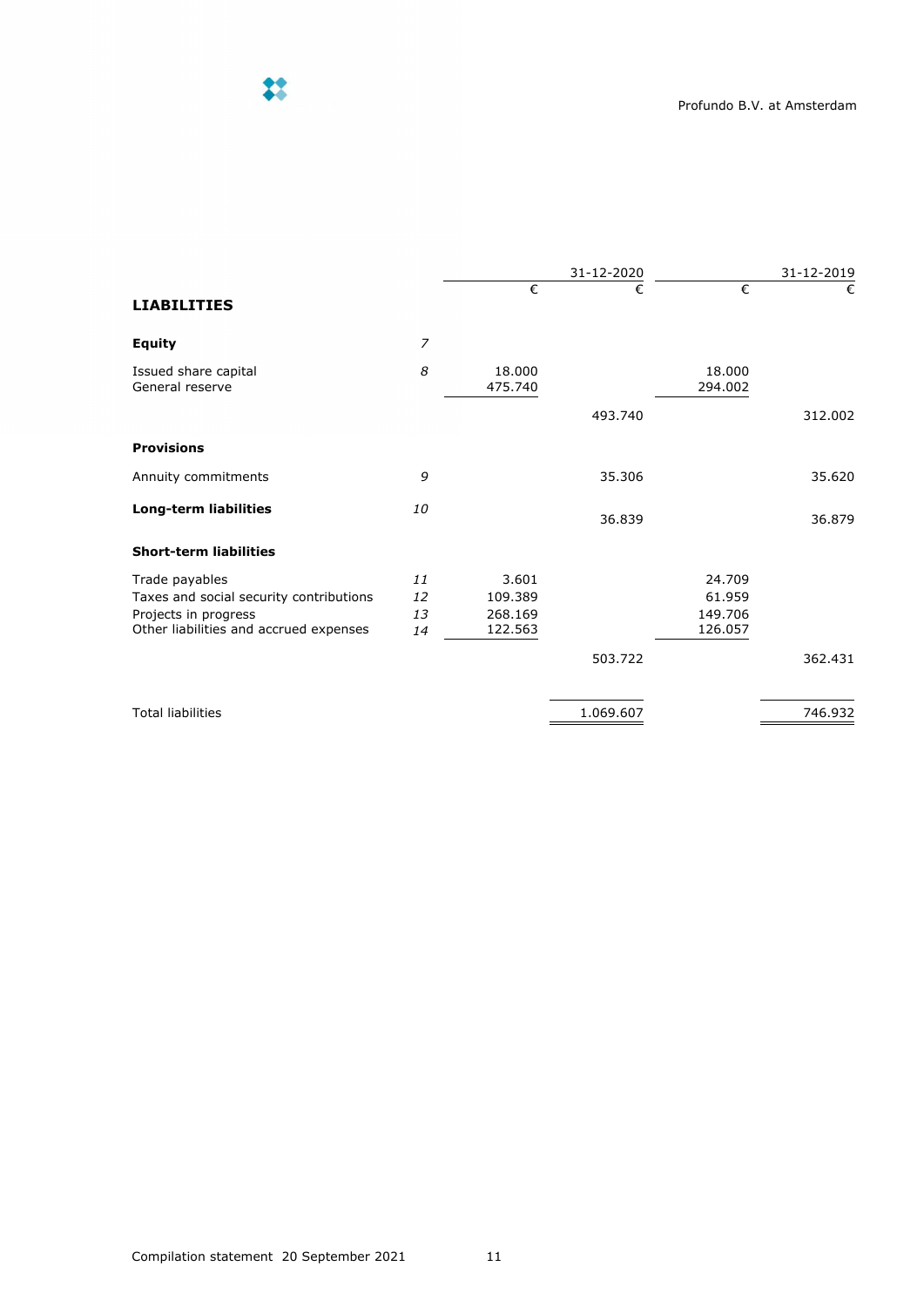# **STATEMENT OF INCOME AND EXPENDITURE FOR THE YEAR 2020**

|                                                    |    | 2020      |           | 2019       |           |
|----------------------------------------------------|----|-----------|-----------|------------|-----------|
|                                                    |    | €         | €         | €          | €         |
| <b>Net Turnover</b>                                | 15 | 1.476.809 |           | 1.470.876  |           |
| Cost of sales                                      | 16 | $-22.093$ |           | $-158.023$ |           |
| <b>Gross margin</b>                                |    |           | 1.454.716 |            | 1.312.853 |
| Personnel expenses                                 | 17 | 1.003.075 |           | 987.403    |           |
| Amortisation of intangible fixed assets            | 18 | 500       |           | 500        |           |
| Depreciation of property, plant and equip-<br>ment | 19 | 6.662     |           | 7.472      |           |
| Other staff expenses                               | 20 | 24.012    |           | 44.807     |           |
| Housing costs                                      | 21 | 78.330    |           | 88.462     |           |
| Selling costs                                      | 22 | 3.555     |           | 5.505      |           |
| Office costs                                       | 23 | 37.197    |           | 44.305     |           |
| General costs                                      | 24 | 80.234    |           | 98.852     |           |
| <b>Total operating expenses</b>                    |    |           | 1.233.565 |            | 1.277.306 |
| <b>Operating result</b>                            |    |           | 221.151   |            | 35.547    |
| Other interest and similar income                  | 25 | 354       |           | 4.763      |           |
| Interest and similar costs                         | 26 | $-1.834$  |           | $-619$     |           |
| <b>Financial income and expense</b>                |    |           | $-1.480$  |            | 4.144     |
| <b>Result before taxation</b>                      |    |           | 219.671   |            | 39.691    |
| Taxation                                           |    |           | $-37.933$ |            | $-8.185$  |
| <b>Net result after taxation</b>                   |    |           | 181.738   |            | 31.506    |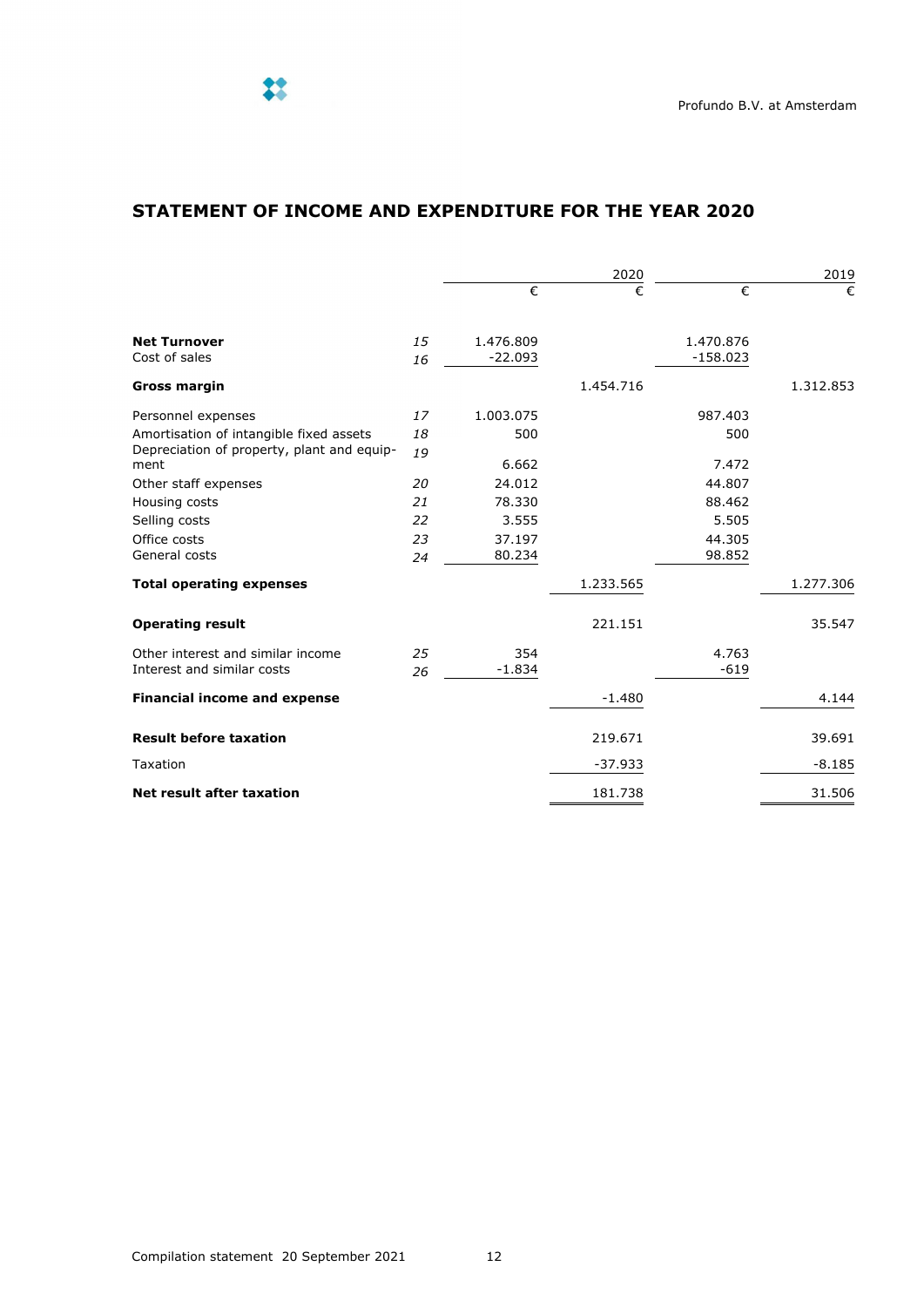

# **NOTES TO THE FINANCIAL STATEMENTS**

## **Entity information**

## **Registered address and registration number trade register**

The registered and actual address of Profundo B.V. is Radarweg 505, 1043 NZ in Amsterdam NL. Profundo B.V. is registered at the Chamber of Commerce under number 55290833.

## **General notes**

## **The most important activities of the entity**

The activities of Profundo B.V. consist mainly of research and advice on sustainability topics, commodity sectors and the financial sector.

## **Disclosure of estimates**

In applying the principles and policies for drawing up the financial statements, the directors of Profundo B.V. make different estimates and judgments that may be essential to the amounts disclosed in the financial statements. If it is necessary in order to provide the transparency required under Book 2, article 362, paragraph 1, the nature of these estimates and judgments, including related assumptions, is disclosed in the notes to the relevant financial statement item.

## **General accounting principles**

### **The accounting standards used to prepare the financial statements**

The financial statements are drawn up in accordance with the provisions of Title 9, Book 2 of the Dutch Civil Code, with the exception of Section 6 'Provisions in respect of the principles of valuation and of the determination of the result'. Instead, the principles for the determination of the taxable profit are applied, as stipulated in the Corporate Income Tax Act ('Wet op de Vennootschapsbelasting 1969'). In addition, the Decree on Fiscal valuation principles ('Besluit fiscale waarderingsgrondslagen') and the 'Handreiking bij de toepassing van fiscale grondslagen voor kleine rechtspersonen' of the Dutch Accounting Standards Board are applicable.

Assets and liabilities are generally valued at historical cost or production cost less depreciation at the time of acquisition. If no specific valuation principle has been stated, valuation is at historical cost.

## **Accounting principles**

## **Intangible assets**

With effect from 1 January 2007, production costs of intangible fixed assets can be charged in full to the result of the calendar year under section 3.30 of the Dutch Income Tax Act 2001 ('Wet op de Inkomstenbelasting 2001'). Intangible fixed assets from a date prior to 1 January 2007 are carried at the costs incurred less the accumulated amortisation costs and, if applicable, impairment costs. The annual amortisation costs are accounted for as a fixed percentage of the costs incurred, as is specified in the disclosure notes to the balance sheet.

Goodwill originating from acquisitions is capitalised and depreciated over a period of at least 10 years. Depreciation takes place on the basis of the straight-line method.

## **Property, plant and equipment**

Other tangible fixed assets are valued at historical cost or production cost including directly attributable costs, less straight-line depreciation based on the expected future life and impairments.

The depreciation costs are based on the estimated economic useful life, unless a legal maximum percentage of 20% is prescribed under tax law, and are calculated on the basis of a fixed percentage of the cost price, taking into account a residual value, if applicable. Depreciation commences from the date of initial use.

## **Projects in progress**

Projects in progress commissioned by third parties are carried at the realised project costs increased by the allocated profit and decreased by the recognised losses and instalments charged. If the result on a project cannot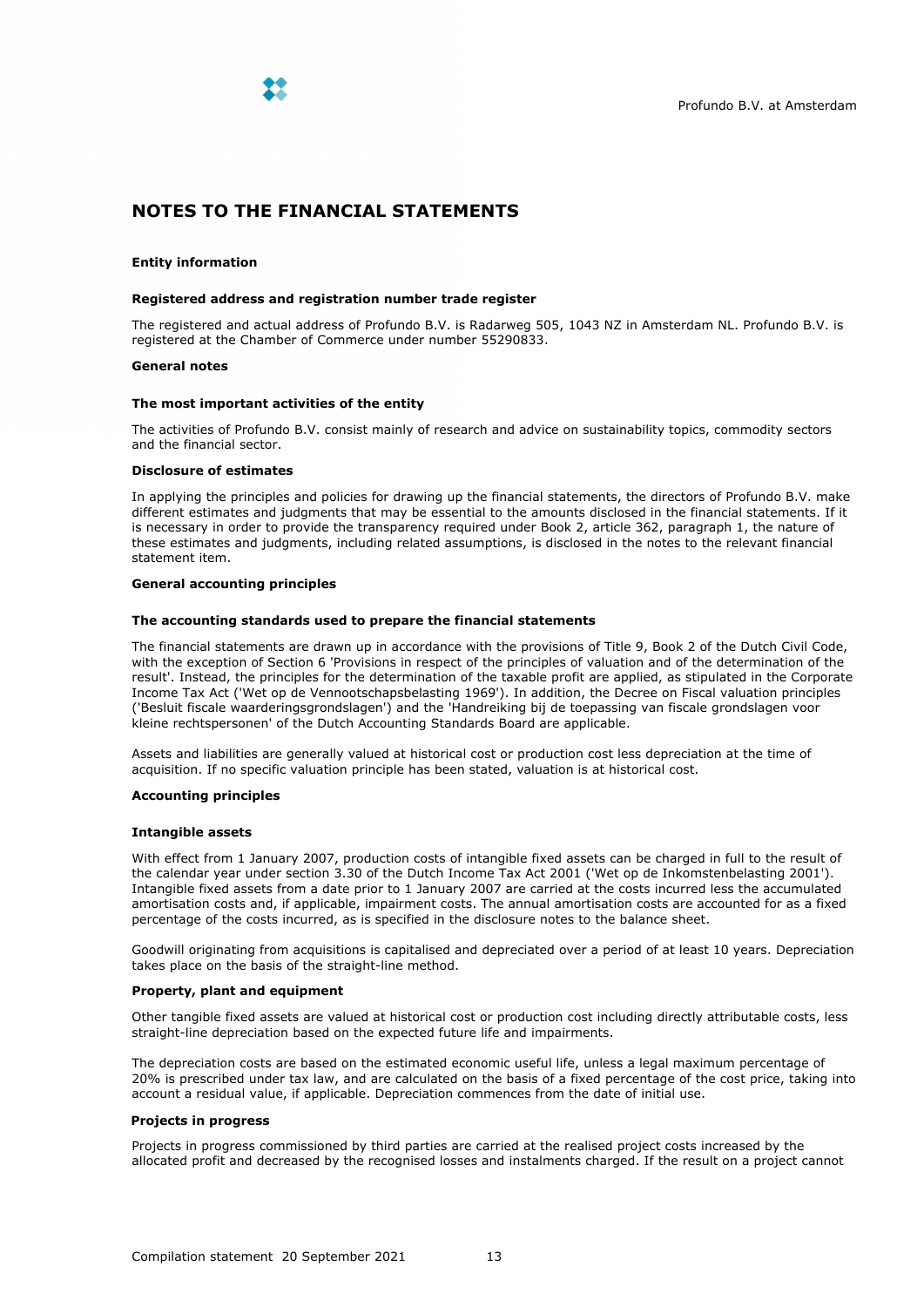

be determined in a reliable manner, no profit is allocated. The project costs comprise the expenses directly related to the project, the expenses attributable to project activities in general and to the project itself and other expenses which can be charged to the commissioning party under the contract.

Project income and project costs are recognised in the statement of income and expenditure as income and expenses in proportion to the work performed at the balance sheet date. The extent to which work is performed is determined on the basis of the project costs incurred up to the balance sheet date in proportion to the estimated total project costs.

Projects with a debit balance are presented under current assets. Projects with a credit balance are presented under current liabilities.

The costs incurred in the financial year, increased by the profit recognised up to and including the financial year, are recognised as income in the statement of income and expenditure as part of net turnover / change in projects, as long as the project has not yet been completed.

## **Receivables**

Receivables are carried at their nominal value, less any provisions deemed necessary to mitigate the risk of bad debt. These provisions are determined on the basis of an individual assessment of the receivables. Unless stated otherwise, the receivables have a maturity of less than 1 year.

#### **Cash and cash equivalents**

Cash at banks and in hand represent cash in hand, bank balances and deposits with terms of less than twelve months. Overdrafts at banks are recognised as part of debts to lending institutions under current liabilities. Cash at banks and in hand is valued at nominal value.

#### **Provisions**

Provisions are recognised for future expenses, if:

- 1. those expenses originate from facts or circumstances which took place prior to the balance sheet date;
- 2. there is a reasonable certainty that these facts or circumstances will take place; and
- 3. can be attributed to that period.

Provisions are measured at the best estimate of the amount that is necessary to settle the obligation as per the balance sheet date. Provisions for pension (including self-administered) are valued on the basis of actuarial principles. The other provisions are carried at the nominal value of the expenditure that is expected to be necessary in order to settle the obligation, unless stated otherwise. If obligations are expected to be reimbursed by a third party, such reimbursement is included as an asset in the balance sheet if it is probable that such reimbursement will be received when the obligation is settled.

#### **Other provisions**

The provisions for annuities has been calculated with a interest based on U-rendement minus 0,5%. Amounts paid for annuities and standing rights are deducted from this provision.

### **Non-current liabilities**

On initial recognition long-term debts are recognised at nominal value.

### **Current liabilities**

On initial recognition current liabilities are recognised at nominal value.

## **Accounting principles for determining the result**

The result is the difference between the realisable value of the goods/services provided and the costs and other charges during the year. The results on transactions are recognised in the year in which they are realised.

## **Revenue recognition**

Net turnover comprises the income from the supply of goods and services and realised income from construction contracts after deduction of discounts and such like and of taxes levied on the turnover.

## **Wages**

The benefits payable to personnel are recorded in the statement of income and expenditure on the basis of the employment conditions.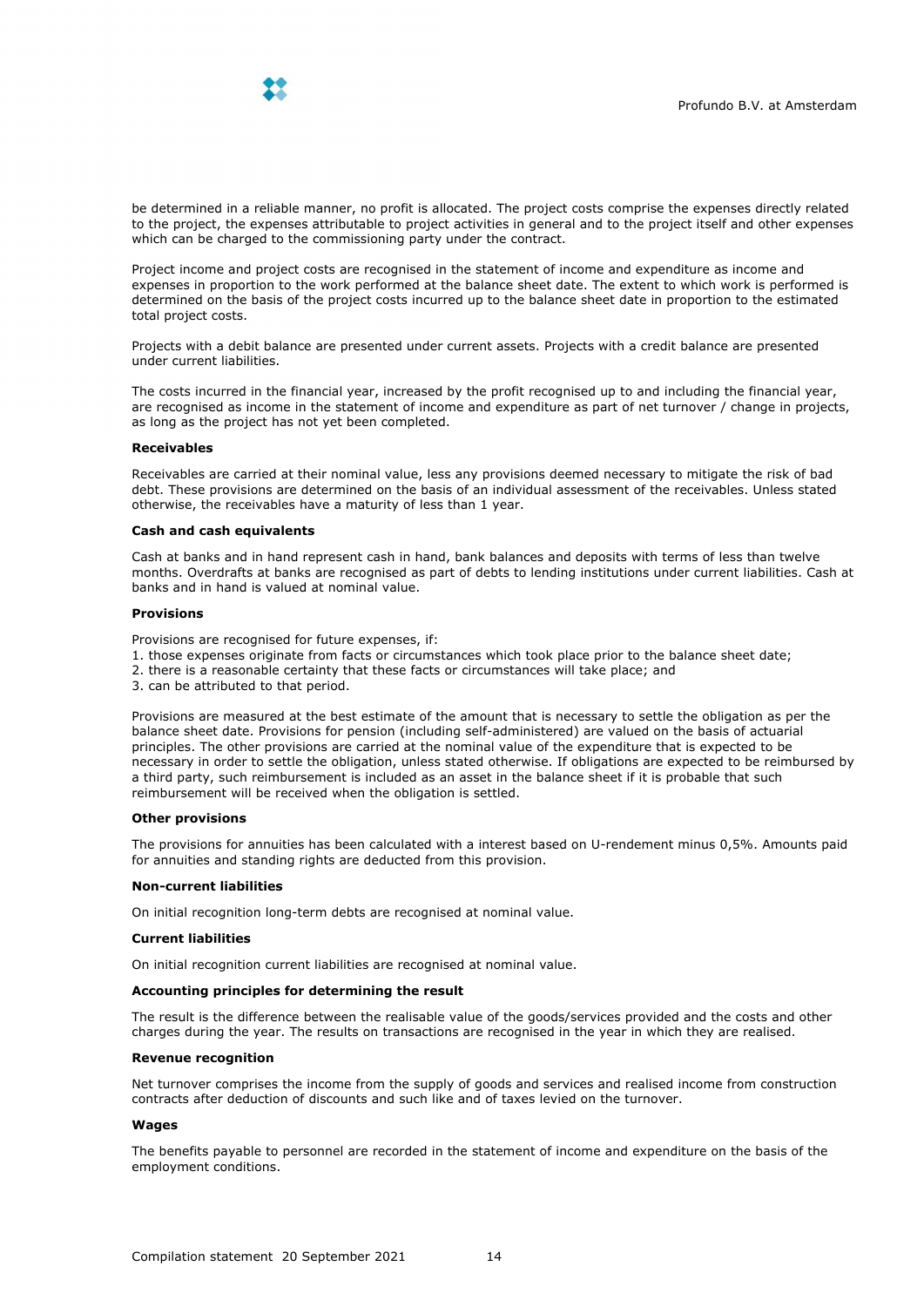

## **Amortisation of intangible assets and depreciation of property, plant and equipment**

Intangible fixed assets (to the extent that they have been capitalised), including goodwill, and tangible fixed assets are depreciated or amortised from the date of initial use over the expected future economic life of the asset, while taking into account any applicable restrictions with respect to buildings, investment property, other tangible fixed assets and capitalised goodwill. Land is not depreciated.

Any book results realised upon the disposal of intangible and tangible fixed assets are recognised under Depreciation and amortisation. Upon the appropriation of the result book profits are recognised in a reinvestment reserve if and insofar as permitted under tax law.

Acquisition costs or production costs relating to operating assets assigned as operating assets in the interest of the protection of the Dutch environment are depreciated on an arbitrary basis.

## **Other operating expenses**

Costs are determined on a historical basis and are attributed to the reporting year to which they relate.

### **Financial income and expenses**

Interest income and expenses are recognised on a pro rata basis, taking account of the effective interest rate of the assets and liabilities to which they relate. In accounting for interest expenses, the recognised transaction expenses for loans received are taken into consideration.

Exchange differences that arise from the settlement or translation of monetary items are recorded in the profit and loss account in the period in which they occur, unless hedge-accounting is applied.

## **Income tax expense**

Tax on the result is calculated based on the result before tax in the statement of income and expenditure, taking account of the losses available for set-off from previous financial years and exempt profit components and after the addition of non-deductible costs.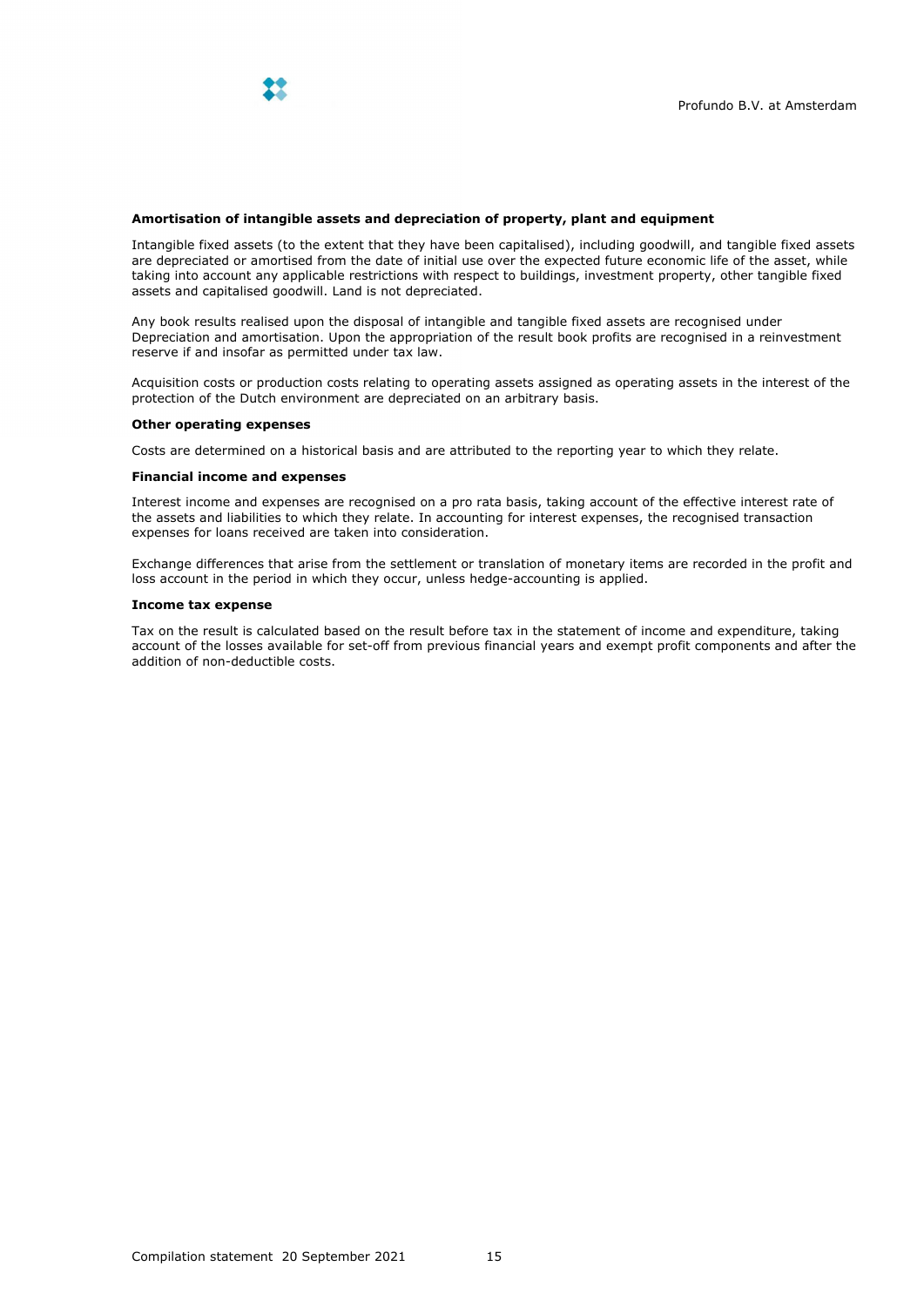

# **NOTES TO THE BALANCE SHEET**

## **Fixed assets**

## **1 Intangible assets**

|                                                  | Goodwill        |
|--------------------------------------------------|-----------------|
| Book value as at 1 January 2020<br>Amortisations | 1.000<br>$-500$ |
| Book value as at 31 December 2020                | 500             |

## **2 Property, plant and equipment**

|                                                         | Furniture,<br>fixtures and<br>fittings<br>€ |
|---------------------------------------------------------|---------------------------------------------|
| Balance as at 1 January 2020                            |                                             |
| Cost or manufacturing price<br>Accumulated depreciation | 72.352<br>$-60.447$                         |
| Book value as at 1 January 2020                         | 11.905                                      |
| Movements                                               |                                             |
| Additions<br>Depreciation                               | 1.967<br>$-6.662$                           |
| Balance movements                                       | $-4.695$                                    |
| Balance as at 31 December 2020                          |                                             |
| Cost or manufacturing price<br>Accumulated depreciation | 74.319<br>$-67.109$                         |
| Book value as at 31 December 2020                       | 7.210                                       |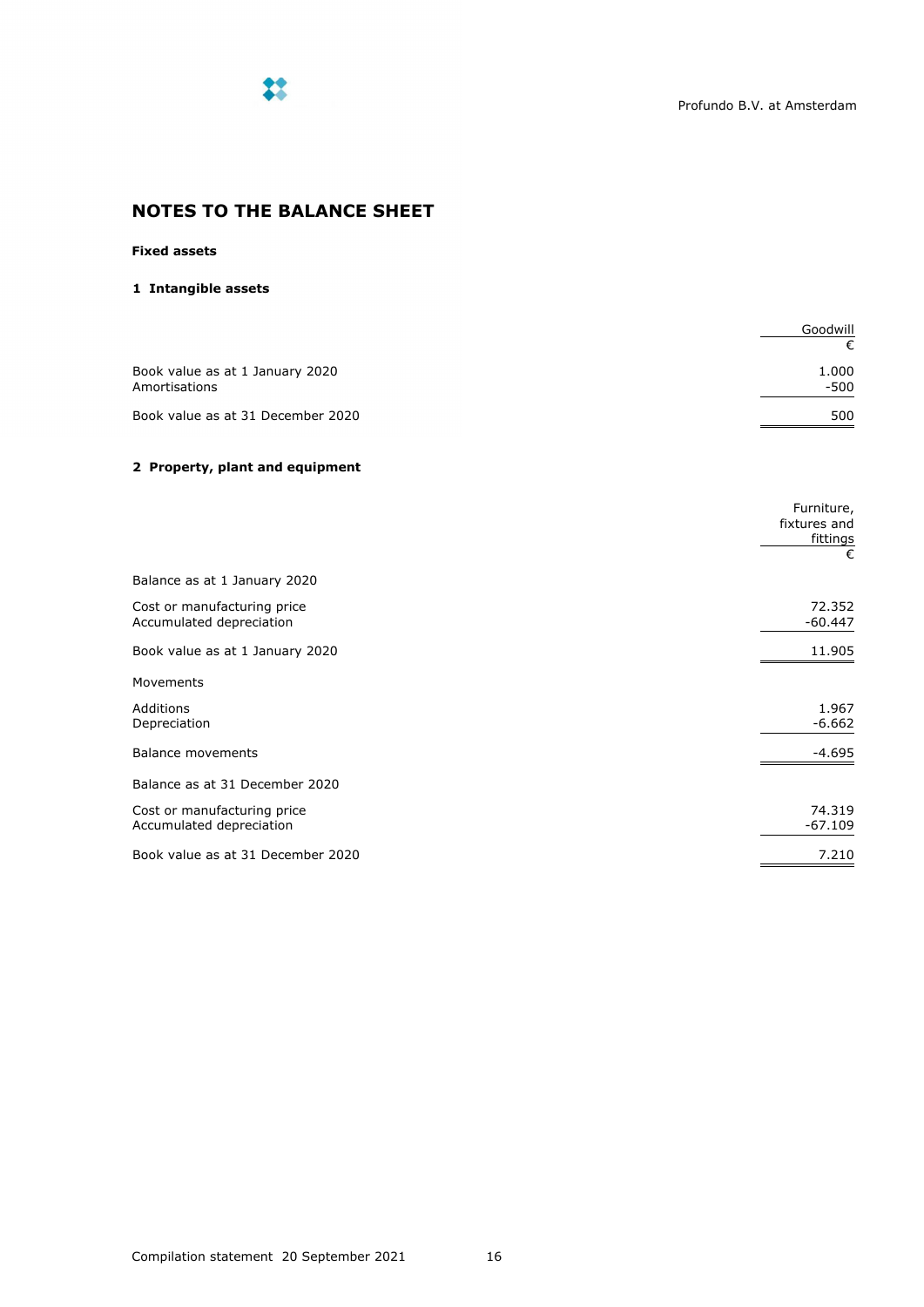

## **Current assets**

**Receivables**

|                                        | 31-12-2020<br>€  | 31-12-2019<br>€  |
|----------------------------------------|------------------|------------------|
| 3 Trade receivables                    |                  |                  |
| Trade debtors                          | 190.818          | 230.581          |
| 4 Taxes and social security charges    |                  |                  |
| Company tax<br>Pension contributions   | 5.312            | 7.826<br>6.129   |
|                                        | 5.312            | 13.955           |
| 5 Other receivables and accrued assets |                  |                  |
| To be invoiced<br>Prepaid costs        | 35.375<br>37.122 | 30.209<br>37.121 |
|                                        | 72.497           | 67.330           |
| 6 Cash and cash equivalents            |                  |                  |
| <b>Triodos Bank</b>                    | 793.270          | 422.161          |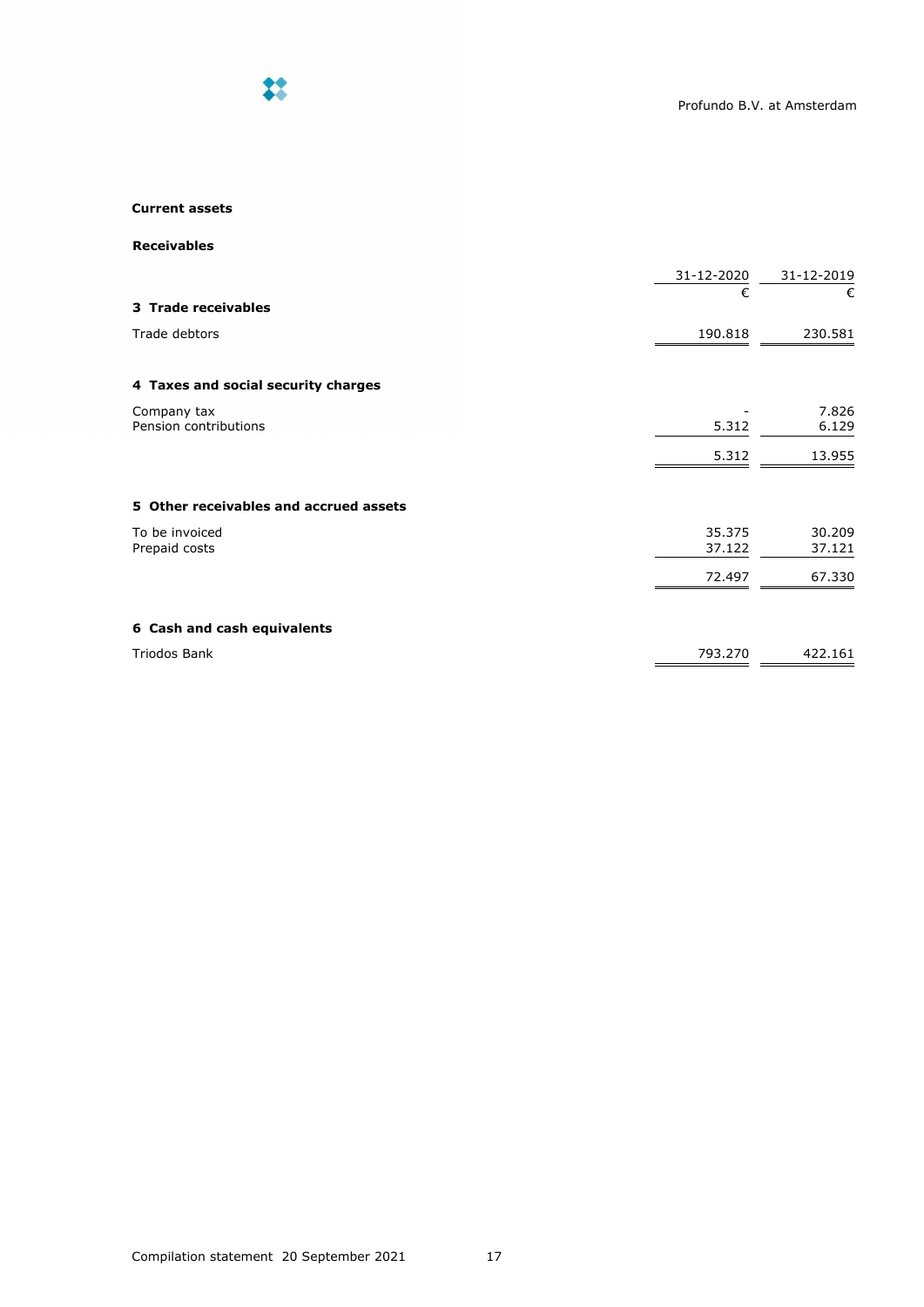

## **7 Equity**

|                                |         | Issued share General reser- |         |
|--------------------------------|---------|-----------------------------|---------|
|                                | capital | ve                          |         |
|                                |         |                             |         |
| Balance as at 1 January 2020   | 18.000  | 294.002                     | 312.002 |
| Appropriation of result        |         | 181.738                     | 181.738 |
| Balance as at 31 December 2020 | 18.000  | 475.740                     | 493.740 |

## **8 Issued share capital**

All the shares are held by mr. J. van Gelder.

## **Disclosure of share capital**

The issued share capital of the company amounts to € 90.000, divided into 90.000 à € 1 ordinary shares. The total number of issued shares is 18.000 à  $\in$  1.

|                       | 31-12-2020 | 31-12-2019 |
|-----------------------|------------|------------|
| 9 Annuity commitments |            |            |
| Annuity commitments   | 35.306     | 35.620     |

When Profundo was converted from a sole proprietorship to a private company, a pension reserve was formed on behalf of the owner. On this pension reserve an annual interest rate in 2020 of -0,88% is applicable.

## **10 Long-term liabilities**

## **Retirement obligation**

| Old-age pension commitment (ODV) | 36.839 | 36.879 |
|----------------------------------|--------|--------|
|                                  |        |        |

According to fiscal legislation the self administrated pension scheme is in 2017 converted in a long term liability.

## **11 Trade payables**

| Trade creditors | 3.601 | 24.709 |
|-----------------|-------|--------|
|                 |       |        |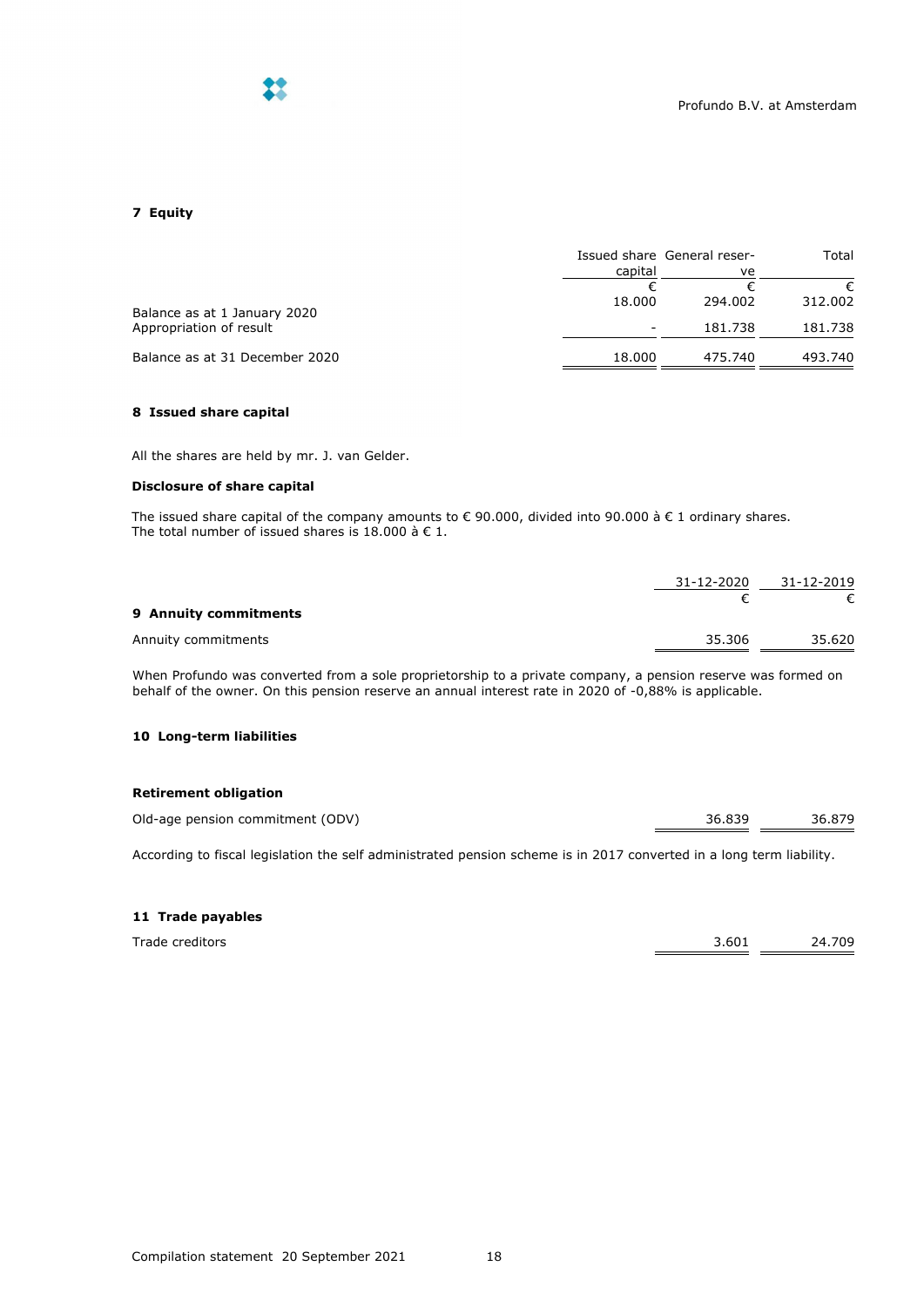

|                                                                                                    | 31-12-2020                 | 31-12-2019       |
|----------------------------------------------------------------------------------------------------|----------------------------|------------------|
| 12 Taxes and social security contributions                                                         | €                          | €                |
| Value added tax<br>Wage tax<br>Company tax                                                         | 65.008<br>26.644<br>17.737 | 42.072<br>19.887 |
|                                                                                                    | 109.389                    | 61.959           |
| 13 Projects in progress                                                                            |                            |                  |
| Projects in progress                                                                               | 268.169                    | 149.706          |
| This item consists of credit amounts of $\epsilon$ 358.950 and debit amounts of $\epsilon$ 90.781. |                            |                  |
| 14 Other liabilities and accrued expenses                                                          |                            |                  |

| Other liabilities<br>Holiday allowances | 21.898<br>96.580         | 21.260<br>67.094 |
|-----------------------------------------|--------------------------|------------------|
| Net wages                               | $\overline{\phantom{0}}$ | 1.076            |
| Expenses to be paid                     | 4.085                    | 36.627           |
|                                         | 122.563                  | 126.057          |

# **Off-balance-sheet rights, obligations and arrangements**

## **Disclosure of off-balance sheet commitments**

The annual rental commitment for office space is € 92.189 (ex VAT).

# **Proposal appropriation of result**

The management of the company proposes to appropriate the result as follows:

The net result for the year 2020 in the amount of € 181.738 will be added in full to the General reserve.

This proposal needs to be determined by the General Meeting, but has already been processed in anticipation in the annual accounts 2020 for the company.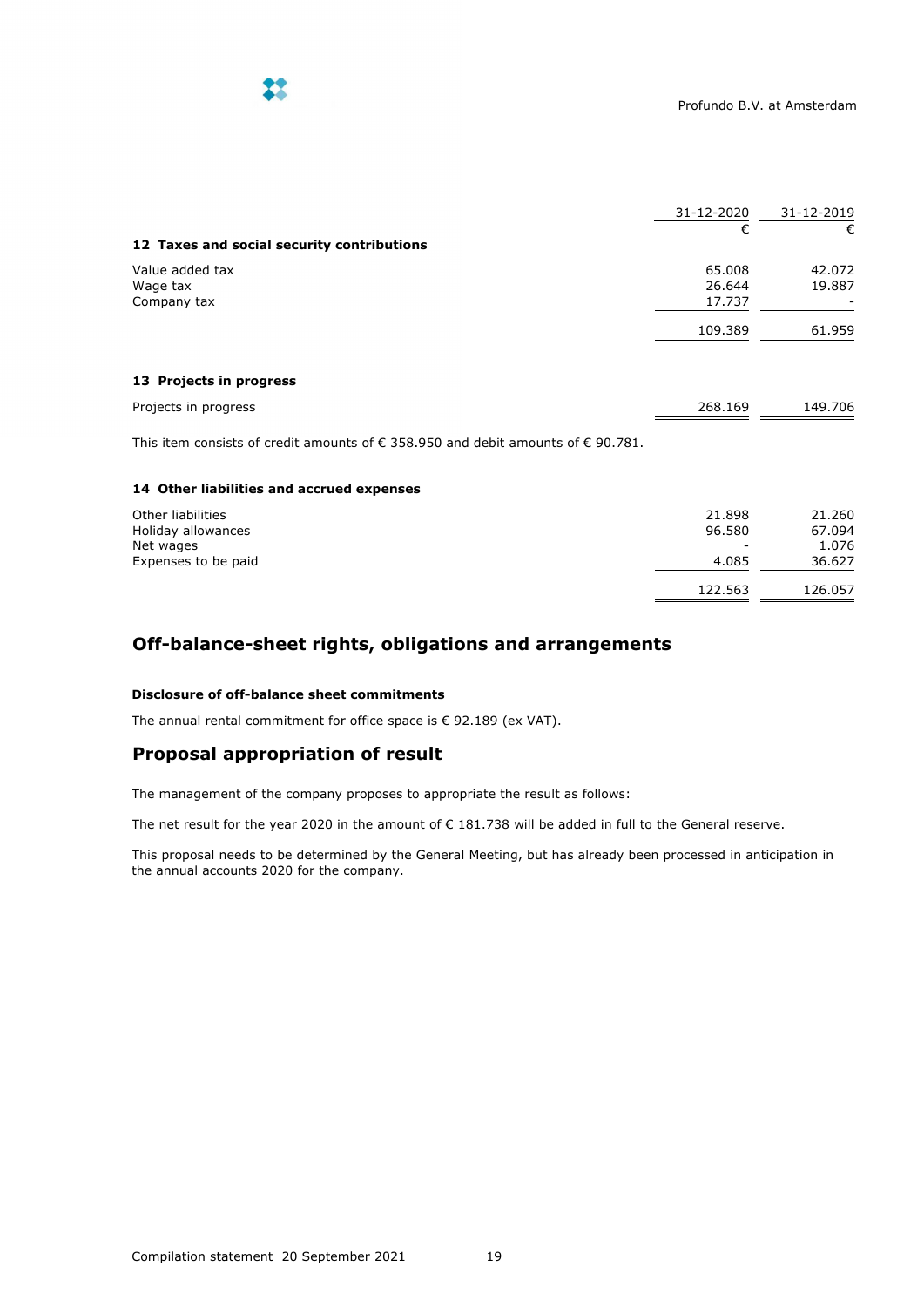

# **NOTES TO THE STATEMENT OF INCOME AND EXPENDITURE**

|                                                                                          | 2020                                   | 2019                          |
|------------------------------------------------------------------------------------------|----------------------------------------|-------------------------------|
|                                                                                          | €                                      | €                             |
| <b>15 Net Turnover</b>                                                                   |                                        |                               |
| Turnover                                                                                 | 1.476.809                              | 1.470.876                     |
| 16 Cost of sales                                                                         |                                        |                               |
| Cost of sales                                                                            | 22.093                                 | 158.023                       |
| 17 Personnel expenses                                                                    |                                        |                               |
| Wages and salaries<br>Social security premiums and pensions cost                         | 809.043<br>194.032                     | 770.080<br>217.323            |
|                                                                                          | 1.003.075                              | 987.403                       |
| Wages and salaries                                                                       |                                        |                               |
| <b>Salaries</b><br>Received sick funds<br>Internship remunerations<br>Holiday allowances | 719.227<br>$-5.152$<br>3.480<br>91.488 | 720.117<br>$-5.415$<br>55.378 |
|                                                                                          | 809.043                                | 770.080                       |

The average number of employees calculated on a full-time-equivalent basis was: 2020

| Average number of employees<br>2019                      |         | Number<br>14,93 |
|----------------------------------------------------------|---------|-----------------|
| Average number of employees                              |         | Number<br>15,94 |
| Social security premiums and pensions cost               |         |                 |
| Social security charges                                  | 121.890 | 126.062         |
| Health insurance                                         | 14.447  | 30.343          |
| Other pension charges                                    | 57.695  | 60.918          |
|                                                          | 194.032 | 217.323         |
| 18 Amortisation of intangible fixed assets               |         |                 |
| Amortisation costs of goodwill acquired from third party | 500     | 500             |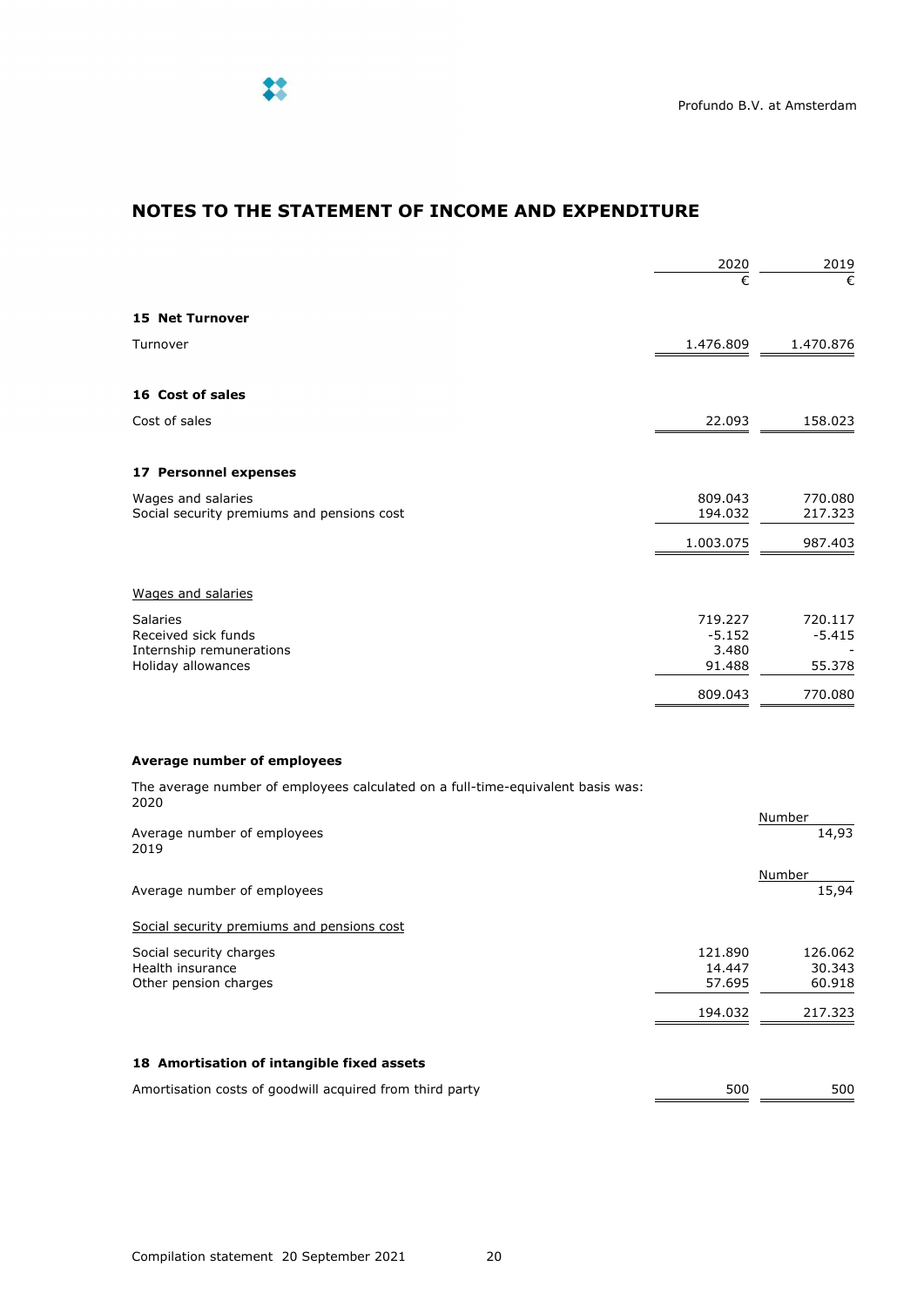

|                                                                           | 2020            | 2019            |
|---------------------------------------------------------------------------|-----------------|-----------------|
|                                                                           | €               | €               |
| 19 Depreciation of property, plant and equipment                          |                 |                 |
| Depreciation costs inventory                                              | 6.662           | 7.472           |
| 20 Other staff expenses                                                   |                 |                 |
| Pension advisor                                                           | 3.815           | 3.755           |
| Study costs staff                                                         | 89              | 9.328           |
| Personnel recruitment costs<br>Food, drinks and other accommodation costs | 824<br>3.604    | 684             |
| Traveling costs commuting                                                 | 7.277           | 2.784<br>19.981 |
| Other staff costs                                                         | 8.403           | 8.275           |
|                                                                           | 24.012          | 44.807          |
|                                                                           |                 |                 |
| 21 Housing costs                                                          |                 |                 |
| Rent costs<br>Other housing costs                                         | 75.808<br>2.522 | 86.118<br>2.344 |
|                                                                           | 78.330          | 88.462          |
|                                                                           |                 |                 |
| 22 Selling costs                                                          |                 |                 |
| Other sales costs                                                         | 2.017           | 14              |
| Maintenance and development websites                                      | 2.015           | 75              |
| Other travelling costs                                                    | -477            | 5.416           |
|                                                                           | 3.555           | 5.505           |
| 23 Office costs                                                           |                 |                 |
| Office supplies                                                           | 329             | 769             |
| Postage costs                                                             | 77              | 93              |
| Telephone and fax costs                                                   | 7.182           | 7.378           |
| Printed matters<br>Literature                                             | 903             | 254<br>254      |
| <b>Automation costs</b>                                                   | 28.706          | 35.557          |
|                                                                           | 37.197          | 44.305          |
|                                                                           |                 |                 |
| 24 General costs                                                          |                 |                 |
| Subscriptions                                                             | 4.780           | 5.012           |
| Insurance premium                                                         | 3.105           | 2.737           |
| Accounting expenses<br>Database costs                                     | 5.500<br>70.387 | 6.132<br>85.212 |
| Management advice                                                         | 363             | 2.345           |
| Banking costs                                                             | $-3.901$        | $-2.586$        |
|                                                                           | 80.234          | 98.852          |